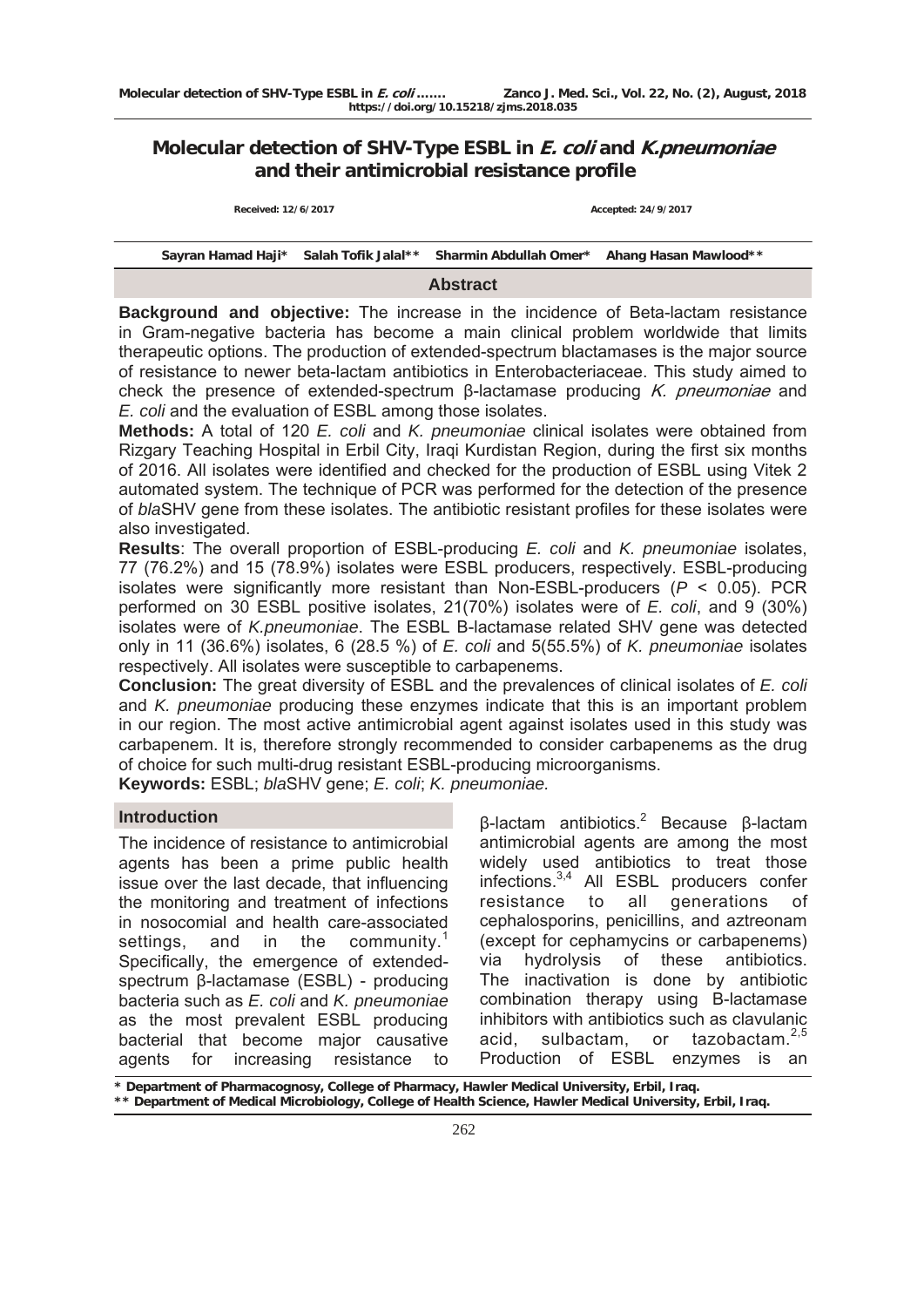| Molecular detection of SHV-Type ESBL in E. coli | Zanco J. Med. Sci., Vol. 22, No. (2), August, 2018 |
|-------------------------------------------------|----------------------------------------------------|
| https://doi.org/10.15218/zjms.2018.035          |                                                    |

important mechanism of B-lactam resistance in Enterobacteriaceae.<sup>2</sup> In addition, ESBL producing organisms display co-resistance to many other types of antibiotics resulting in limitation of treatment alternatives.<sup>6,7</sup> The ESBL genes are mostly plasmid-encoded which can easily spread from one organism to another.<sup>8</sup> ESBLs are grouped into four classes A, B, C and D enzymes and eight subgroups according to their functional and structural characteristics. Cefotaximase (CTX-M), temoneira (TEM) and sulfhydryl variable (SHV) are a class A βlactamases.<sup>9</sup> TEM and sulphydryl variable SHV are the most common types. However, CTX-M type is the major type in some countries.<sup>10</sup> Many ESBLs arise because of mutations in the natural B-lactamase related genes like TEM-1, TEM-2, and SHV-1 genes.<sup>11</sup> While these basic enzymes exist predominantly in *Klebsiella* species and *E. coli*. 12 Until now, more than 400 different ESBL variants have been identified.<sup>13</sup> Detection of ESBL is initially based on phenotypic tests, such as the double-disc synergy test and combined disc method. However, these tests are time-consuming and inhibited by the AmpC β-lactamases. Over the past years, PCR has replaced traditional phenotypic methods.<sup>6</sup> Determination of ESBL genes, including TEM and SHV, by molecular techniques in ESBL producing bacteria and their pattern of antimicrobial resistance can provide reliable information about their epidemiology and risk factors related to their infections.<sup>13</sup> Navon-Venezia and  $convarks<sup>14</sup>$  indicated that these phenotypic tests need to be monitored periodically, as their performance may change with the introduction of the new enzyme by such bacteria. The present study aimed to estimate the prevalence of ESBL producing *E. coli* and *K. pneumoniae*  with detection of related SHV genes by PCR among patients admitted for treatment at Rezgari Teaching Hospital in Erbil City. In addition to investigating the antimicrobial resistance profile of those ESBL producers.

#### **Methods**

#### **Study Design and Bacterial Isolates**

The present study was conducted at Rizgary Teaching Hospital in Erbil City, Iraqi Kurdistan Region, in which the prevalence of ESBL-producing *E. coli* and *K. pneumoniae* strains were evaluated over a period of 5 months. From January the 10<sup>th</sup> to June the 20<sup>th</sup> 2016, a total of 120 consecutive non-repeated clinical isolates (101 *E. coli*, and 19 *K. pneumoniae*) were collected from different clinical specimens such as urine, tracheal aspirate, high vaginal swabs, wound swab and blood. The specimens were obtained by the clinical microbiology laboratory at a hospital as part of routine diagnostic activities. Isolates were identified to species level using standard microbiological methods.<sup>15</sup> All isolates were stored at -70° C in glycerol broth until tested. This project was approved at the first site by the Scientific and Research Ethics Committee at the College of Pharmacy, Hawler Medical University.

## **Identification and Characterization of Antimicrobial Susceptibility**

In vitro susceptibility testing of all collected isolates to a wide range of antimicrobials was performed using VITEK 2 compact system.<sup>15</sup> an automated ID and susceptibility (AST) system (bioMe´rieux, USA). VITEK 2 system includes an Advanced Expert System (AES) with a high sensitivity and specificity values (94-100%) that considered rapid and reliable means for routine laboratory work that is widely used for identification and/or susceptibility testing.<sup>16</sup> E. coli and *K. pneumoniae* isolates were identified and tested for susceptibility profile by VITEK 2 system which usually uses different Antimicrobial Susceptibility Test cards (AST-cards) according to the expected pathogens. The related cards were inoculated and incubated in the machine according to the manufacturer's instructions. Vitek susceptibility test results were obtained as MIC values and shown as susceptible, intermediate or resistant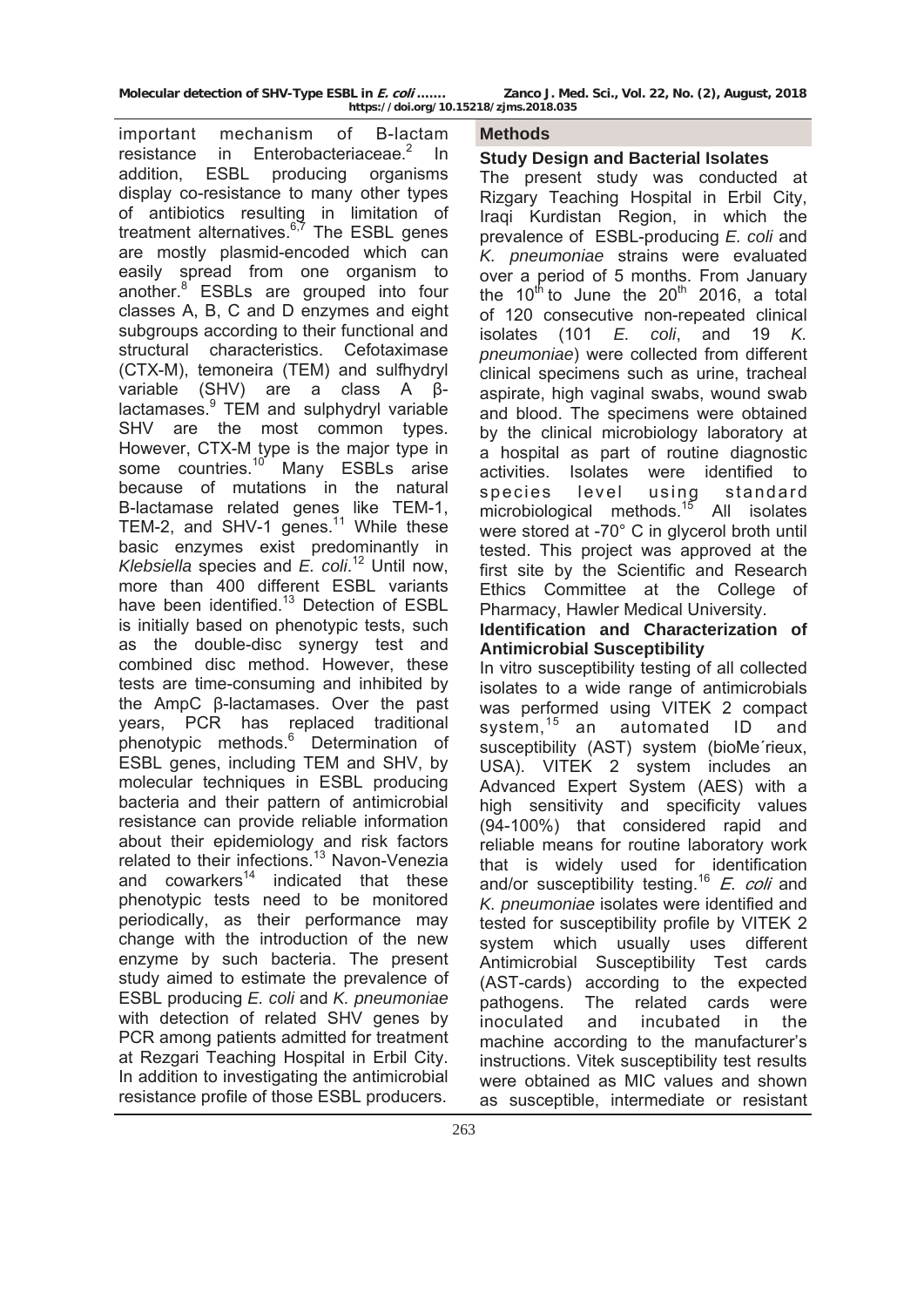according to National Committee for Clinical Laboratory Standard's breakpoint (National Committee for Clinical Laboratory Standards, 1999).<sup>15</sup> Final results were interpreted using the Advanced Expert System (AES) (software version VT2- R05.04). Testing was repeated wherever suggested by the AES.<sup>16,17</sup>

# **Detection of ESBL by Phenotypic Method**

Each isolate was tested using the VITEK 2 system with the antimicrobial susceptibility test extend AST-EXN8 card. This system was designed to perform both screening and confirmatory tests for phenotypic detection of ESBL on the same plate.<sup>17</sup> The test comprises a panel of six wells containing ceftazidime 0.5 mg⁄ L, cefotaxime 0.5 mg⁄ L and cefepime 1.0 mg⁄ L, the rest of three wells were filled with same three antibiotics in combination with clavulanic acid  $(4, 4$  and 10 mg/ L, respectively). Growth in each well was quantitatively assessed by means of an optical reader. The proportional reduction in growth in wells containing cephalosporin plus clavulanate compared with those containing the cephalosporin alone was considered to be indicative of ESBL production. All phenotypic interpretations of ESBLs were reported as a positive ESBL screening result. Strains were reported as ESBL-negative whenever phenotypic interpretations other than ESBLs were proposed by the AES.<sup>5,18</sup>

# **Molecular Detection of ESBL Genes**

Conventional PCR was used for detection of the genes for SHV. Isolates sub-cultured from frozen stock using blood agar media. Cells were grown on blood agar plates for 24 h at 37°C, and few colonies were resuspended in 500ml of sterile distilled water. The bacterial cells were lysed by heating at 95°C for 10 min, and cellular debris was removed via centrifugation at 16,000rpmfor 2 min. The supernatant was used as the source of DNA template for PCR.<sup>19, 20</sup> About 5µl of DNA template was added to the final volume of 25 µl Mastermix (GoTaq® Green Master Mix,

a premixed ready-to-use solution containing Taq DNA polymerase, dNTPs, MgCl<sub>2</sub>, and reaction buffers at optimal concentrations for efficient amplification of DNA templates) GoTaq® Green Master Mix(Promega M7122, USA). Primers were used previously by others $^{20}$ obtained from Integrated DNA Technology (IDT, Canada), used for *bla*SHV forward 5'TTAACTCCCTGTTAGCCA  $3'$  (TM  $50.1^{\circ}$ C) and reverse  $5'$ GATTTGCTGATTTCGCCC 3 (TM 52.0 °C) having product size  $768bp^{20}$ with accession no. EF 035566.1 in the gene bank. These primers were added to make the final concentration of 1.0µM. Amplification was performed in a Techne Genius Thermocycler, with cycling parameters comprising initial denaturation at 94°C for 3 min followed by 30 cycles each of denaturation at  $94^{\circ}$ C for 30 sec, annealing at 50°C for 30 sec, amplification at 72°C for two mins, and the final extension at  $72^{\circ}$ C for ten mins. The amplified products were separated in 1.2 percent agarose gel. The agarose gel was prepared by mixing 1.2g agarose powder with 100 mL 1xTBE buffer in a microwavable flask. The mixture was dissolved in a microwave for a few mins then left at room temperature to cool down to about 50°C. Ethidium bromide was then added to a final concentration of 0.5 mg/ml. The agarose then poured into a gel tray with the good comb in place until it has completely solidified. A 100-1000 bp DNA molecular weight marker (Norgen Biotech Corp Cat. No. 11600) was used to measure the bands of amplified products. PCR product samples and the ladder were then loaded into the wells of the gel starting with the ladder into the first well. No positive and negative controls were used because the product size was known 768bp and confirmed by measuring its size using the ladder as a reference. The gel was then run at a voltage of 100 V until the dye line was approximately 75-80% of the way down the gel and was visualized the DNA fragments using a UV light camera in a dark room.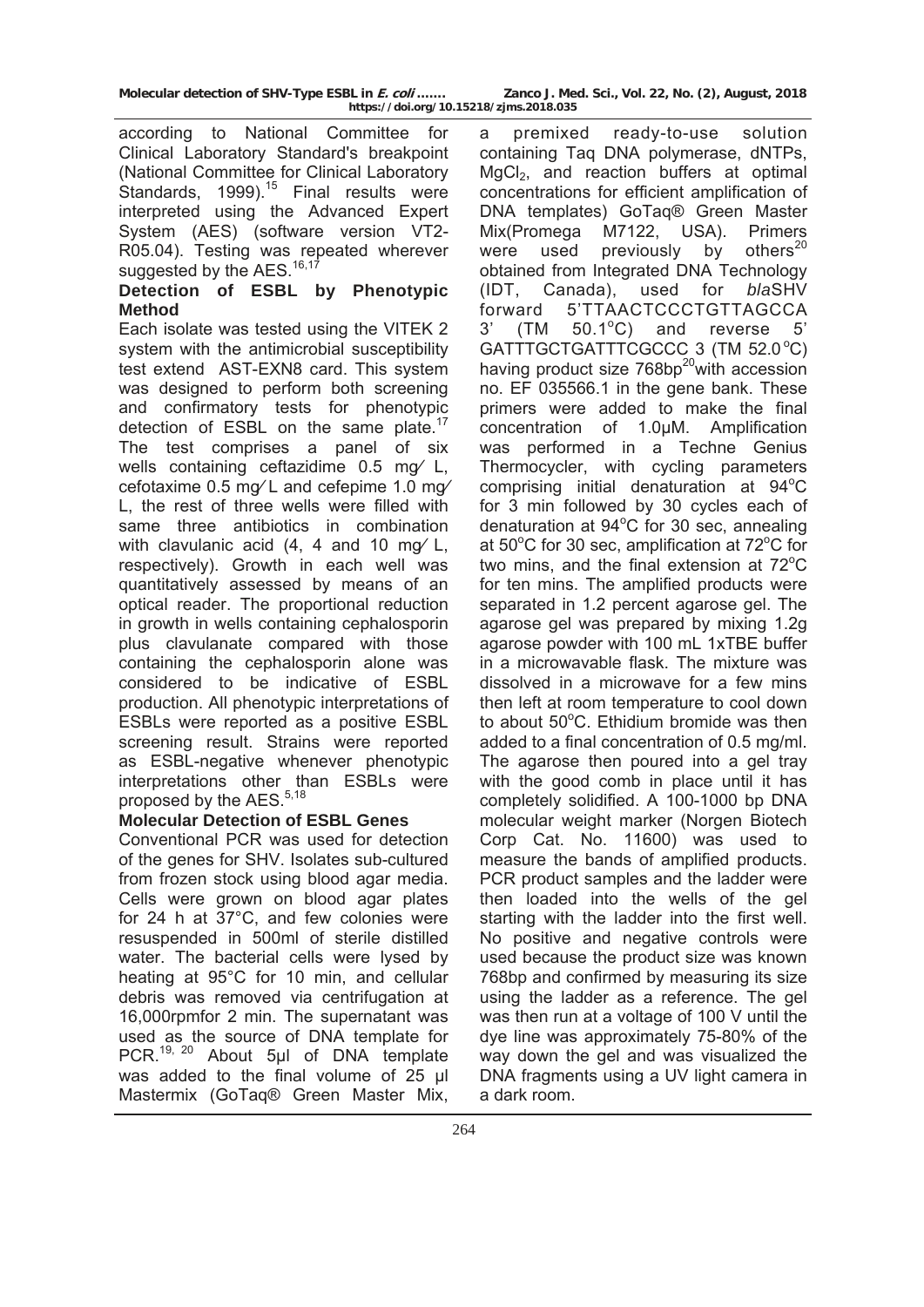### **Statistical Analysis**

The statistical package for the social science (SPSS 23 Chicago, IL, USA) was used to compare the mean value ± standard deviations (SD) of antibiotic resistance. The frequencies, percentages, and Chi-Square were used in the study, and a *P* value of ≤0.05 was considered as statistically significant.

#### **Results**

In this investigation, isolates were identified up to species level by VITEK 2 automated microbiology system. Out of 120 collected isolates, 101 isolates were of *E. coli*, and 19 isolates were of *K. pneumoniae*. Of those 101 *E. coli* isolates and 19

*K. pneumoniae* isolates, 77 (76.2%) and 15 (78.9%) were ESBL producers, respectively (Table 1). The resistant pattern of120 *E. coli* and *K. pneumoniae* isolates to 16 antimicrobial agents included in AST-EXN8 card are shown in Table 2. All isolates (100%) were susceptible to imipenem and ertapenem. The majority of isolates showed a high degree of resistance to ampicillin (%91.6), cefazolin (%80.8), ceftazidime alone with ceftriaxone and cefepime (%79.1). Whereas, resistance to other antibiotic classes was moderate. Up to 60% of the isolates exhibited a multidrug-resistance (MDR) phenotype**.**

|  |  |  |  | Table1: ESBL producing E. coli and K. pneumoniae isolates. |
|--|--|--|--|------------------------------------------------------------|
|--|--|--|--|------------------------------------------------------------|

| <b>Pathogens</b> | No. of<br>isolates | No of ESBL-producer<br>(%) | No. of Non-ESBL-producer<br>(%) | P value |
|------------------|--------------------|----------------------------|---------------------------------|---------|
| E.coli           | 101                | 77(%76.2)                  | 24(%23.7)                       |         |
| K. pneumoniae    | 19                 | 15(%78.9)                  | $4(\frac{9}{21.0})$             | 0.797   |
| Total            | 120                | $92(\frac{9}{676.6})$      | 28(%23.3)                       |         |

**Table 2**: Number and percentage of antimicrobial resistant of both *E.coli* and *K. pneumoniae* isolates.

|                               | All resistant isolates  |           |     |          |     |           |
|-------------------------------|-------------------------|-----------|-----|----------|-----|-----------|
| <b>Antibiotics</b>            | E.coli<br>K. pneumoniae |           |     | Total    |     |           |
|                               |                         | $n = 101$ |     | $n = 19$ |     | $n = 120$ |
|                               | No.                     | (%)       | No. | $(\%)$   | No. | $(\%)$    |
| Ampicillin                    | 92                      | (91)      | 18  | (94.7)   | 110 | (91.6)    |
| Cefazolin                     | 82                      | (81.1)    | 15  | (78.9)   | 97  | (80.8)    |
| Ceftazidime                   | 80                      | (79.2)    | 15  | (78.9)   | 95  | (79.1)    |
| Ceftriaxone                   | 80                      | (79.2)    | 15  | (78.9)   | 95  | (79.1)    |
| Cefepime                      | 80                      | (79.2)    | 15  | (78.9)   | 95  | (79.1)    |
| Ampicillin/Sulbactam          | 59                      | (58.4)    | 10  | (52.6)   | 69  | (57.5)    |
| Trimethoprim/Sulfamethoxazole | 53                      | (52.4)    | 15  | (78.9)   | 68  | (56.6)    |
| Gentamicin                    | 56                      | (55.4)    | 8   | (42.1)   | 64  | (53.3)    |
| Levofloxacin                  | 51                      | (50.4)    | 6   | (31.5)   | 57  | (47.5)    |
| Ciprofloxacin                 | 49                      | (48.5)    | 5   | (26.3)   | 54  | (45)      |
| Tobramycin                    | 37                      | (36.6)    | 6   | (31.5)   | 43  | (28.3)    |
| Amoxicillin-Clavulanic acid   | 27                      | (26.7)    | 5   | (26.3)   | 32  | (26.6)    |
| Piperacillin/Tazobactam       | 13                      | (12.8)    | 5   | (26.3)   | 18  | (15)      |
| Nitrofurantion                | 6                       | (5.9)     | 3   | (15.7)   | 9   | (7.5)     |
| % Multidrug resistance        | 68                      | (67.3)    | 11  | (57.8)   | 79  | (65.8)    |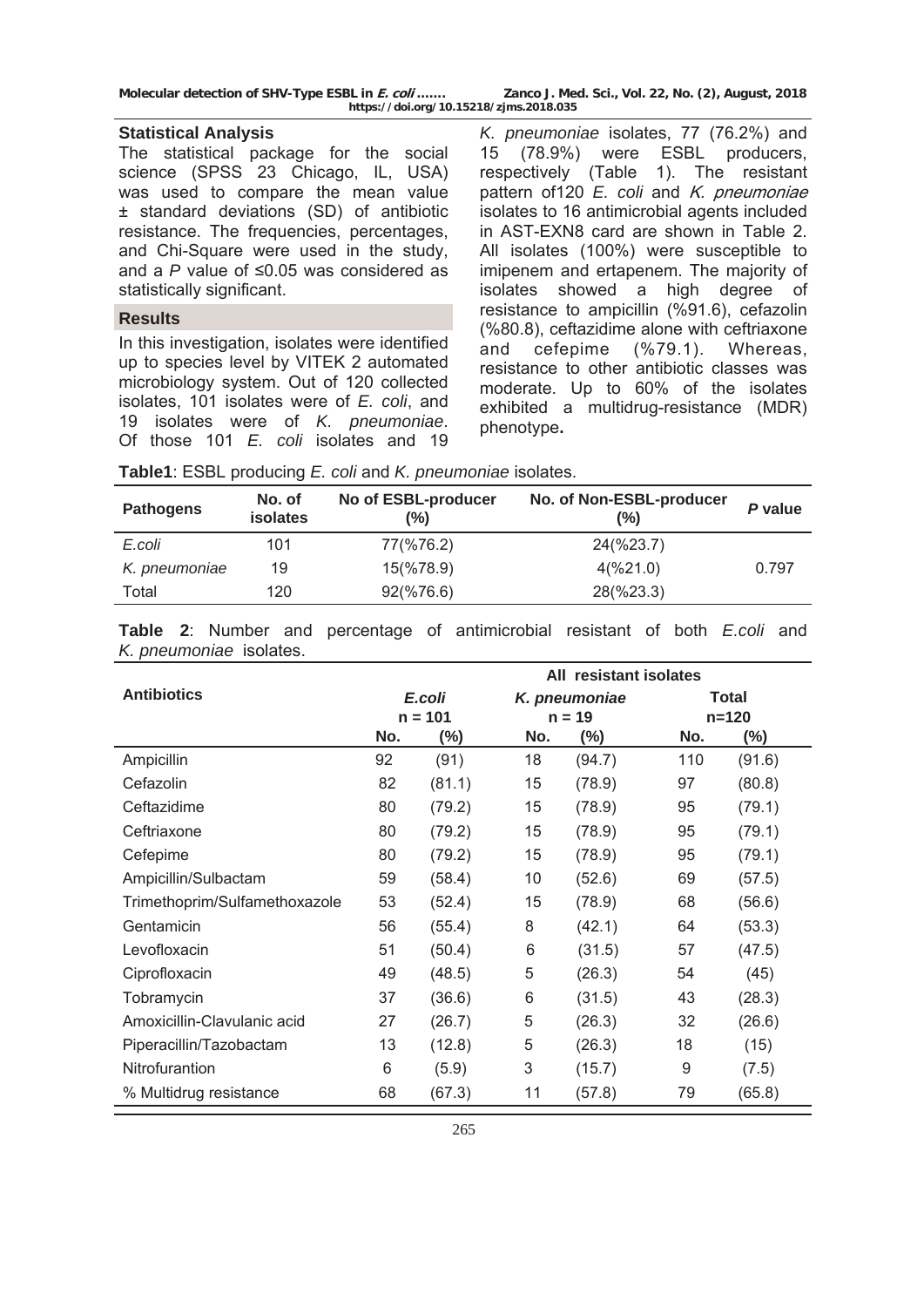The mean and SD of antimicrobial resistance of *E*. coli and K. pneumoniae isolates (ESBL-producers and Non-ESBLproducers) are summarized in Table 3. ESBL-producing isolates showed the maximum rate of resistance to Ampicillin as well as oxyiminocephalosporins (100%) and susceptible to Carbapenems (100%). While the minimum resistance rate was seen with nitrofurantoin (5.4%), Piperacillin/ Tazobactam (13%), Amoxicillin-Clavulanic Acid (30.4%) and Tobramycin (42.3%). The Non ESBL-producing isolates showed high resistance rate to Ampicillin (64.2%), Trimethoprim/Sulfamethoxazole along with Levofloxacin (35.7%), Ampicillin/ Sulbactam and Ciprofloxacin (32.1%), while minimum rate of resistance was seen with oxyiminocephalosporins along with nitrofurantoin (10.7%), and Amoxicillin-clavulanic acid (14.2%), while no resistance was seen with carbapenems (0%). ESBL-producing isolates were significantly more resistant than Non-ESBL -producers (*P* <0.05). Multi-drug resistance (MDR) was higher among ESBL-producing *E. coli* and K. pneumoniae isolates than non ESBL-producing isolates in general.

**Table 3**: Mean and SD of antimicrobial resistant of both ESB and non-ESBL- producing *E.coli*and *K. pneumoniae* isolates.

| <b>Antibiotics</b>            | <b>Non-ESBL-Producer</b><br>$n = 28$ | <b>ESBL-Producer</b><br>$n = 92$ | P value |
|-------------------------------|--------------------------------------|----------------------------------|---------|
| Ampicillin                    | 64.2±0.018                           | 100±0.001                        | < 0.001 |
| Levofloxacin                  | 35.7±0.020                           | 51.0±0.020                       | < 0.001 |
| Trimethoprim/Sulfamethoxazole | $35.7 \pm 0.016$                     | 63±0.021                         | < 0.001 |
| Ampicillin/Sulbactam          | 32.1±0.009                           | 65.2±0.011                       | < 0.001 |
| Ciprofloxacin                 | 32.1±0.013                           | 48.9±0.001                       | < 0.001 |
| Gentamicin                    | $25.0 \pm 0.019$                     | 61.9±0.014                       | < 0.001 |
| Piperacillin/Tazobactam       | 21.4±0.015                           | 13.0±0.018                       | < 0.001 |
| Cefazolin                     | 17.8±0.007                           | 100±0.010                        | < 0.001 |
| Amoxicillin-Clavulanic Acid   | 14.2±0.017                           | 30.4±0.043                       | < 0.001 |
| Tobramycin                    | 14.2±0.011                           | 42.3±0.023                       | < 0.001 |
| Ceftazidime                   | 10.7±0.040                           | 100±0.021                        | < 0.001 |
| Ceftriaxone                   | 10.7±0.020                           | 100±0.011                        | < 0.001 |
| Cefepime                      | 10.7±0.019                           | 100±0.001                        | < 0.001 |
| Nitrofurantion                | 10.7±0.013                           | $5.4 \pm 0.001$                  | < 0.001 |
| % Multidrug resistance        | 35.7±0.031                           | 75±0.024                         | < 0.001 |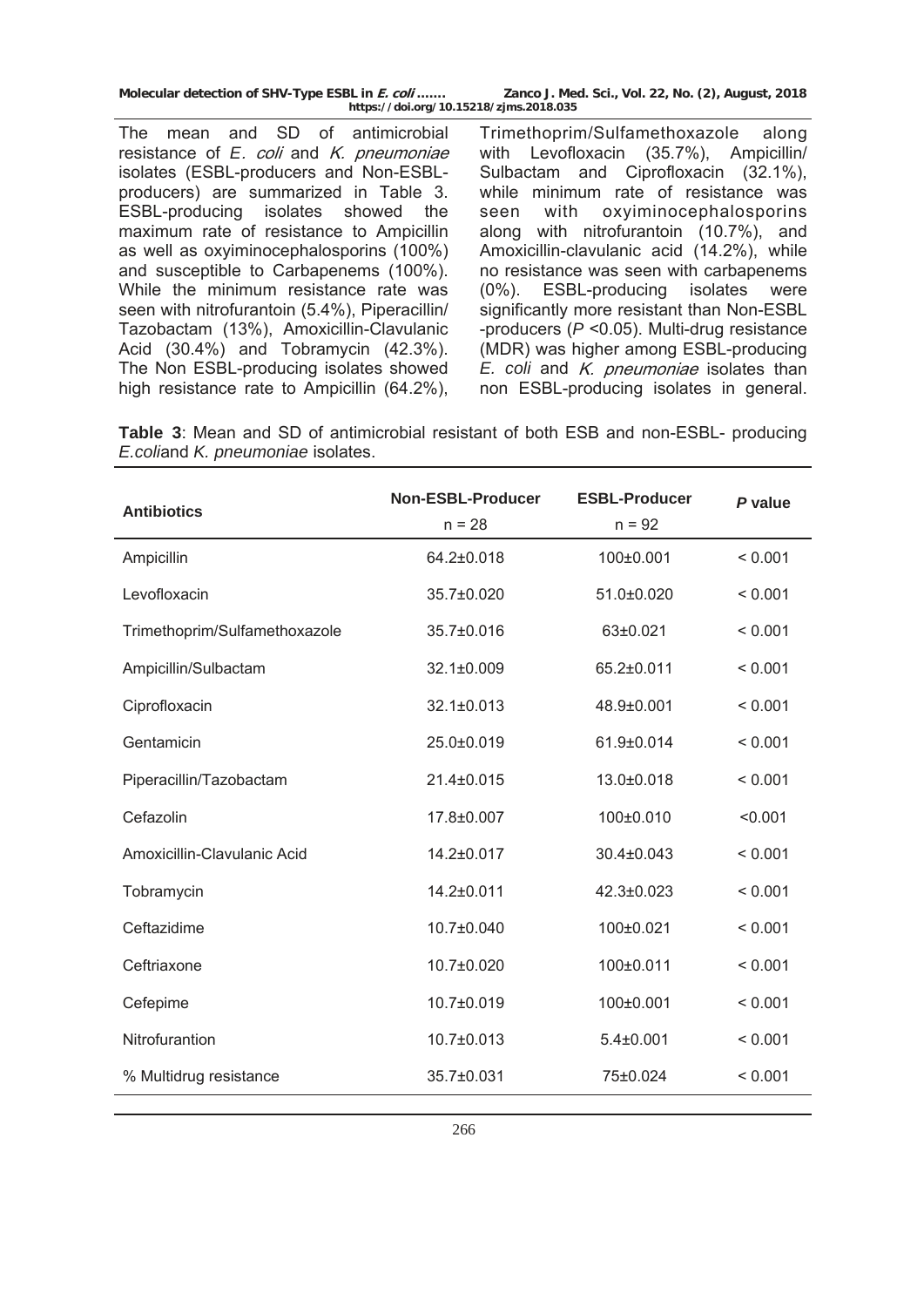Conventional PCR was performed on 30 ESBL positive isolates, 21(70%) isolates were of *E. coli*, and 9 (30%) isolates were of *K. pneumoniae*, randomly selected. The SHV enzymes detected only in 11 (36.6%) isolates. Figure 1 showing the PCR results for 30 samples of both bacteria used in this study, bands of the expected size (768bp) were seen in positive samples. The SHV genotype was observed in 5 (55.5%) of *K. pneumoniae* isolates and 6 (28.5 %) of *E.coli* isolates (Table 4).

**Table 4**: Frequency SHV genotype in the ESBL producing *E. coli* and *K. pneumonia.*

|               |            | <b>PCR</b>           |                       | P value |
|---------------|------------|----------------------|-----------------------|---------|
| Organism      | No. tested | $SHV + (\%)$         | $SHV - (\%)$          |         |
| E.coli        | 21         | $6(\frac{6}{28.5})$  | $15(\frac{9}{6}71.4)$ | 0.159   |
| K. pneumoniae | 9          | $5(\%55.5)$          | 4(%44.4)              |         |
| Total         | 30         | $11(\frac{9}{36.6})$ | 19(%63.3)             |         |



**Figure 1**: Amplification of bla SHV gene from 7 samples of both *E. coli* and *K. pneumoniae*. Agarose gel electrophoresis of PCR amplicons for the target gene. M: 100-1000bp DNA molecular weight marker, lanes 1-4 are *E. coli* isolates and lanes 5-7 are *K. pneumoniae.*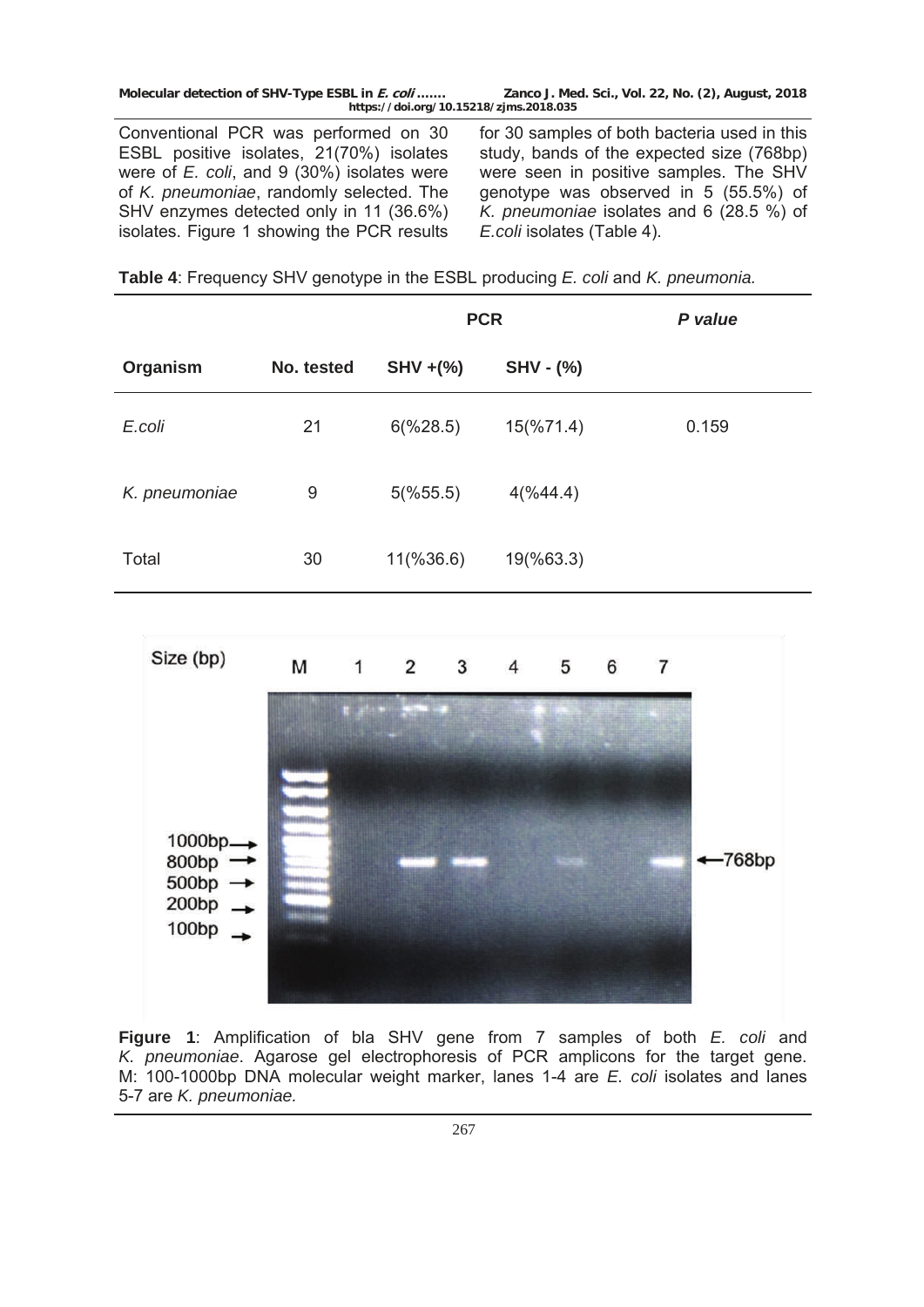| Molecular detection of SHV-Type ESBL in E. coli | Zanco J. Med. Sci., Vol. 22, No. (2), August, 2018 |
|-------------------------------------------------|----------------------------------------------------|
| https://doi.org/10.15218/zjms.2018.035          |                                                    |

Regarding antibiotic susceptibility of SHV +ve *E*. coli and K. pneumoniae isolates, the present study shows that among 11 SHV **+**veisolates, all were resistant to Ampicillin, Ampicillin/Sulbactam, Trimethoprim/ Sulfamethoxazole, Gentamicin as well asoxyiminocephalosporins (100%). However, all isolates were susceptible to carbapenems and nitrofurantoin (100%). The majority of isolates showed a high degree of resistance to Ciprofloxacin with Levofloxacin (90.9%) and to Tobramycin (81.8%) but appeared to be susceptible to Piperacillin/Tazobactam (45.4%) as shown in Table 5.

# **Discussion**

The ESBL-producing bacteria have been dramatically spreading worldwide at an alarming rate, and the incidence of ESBL-producing Enterobacteriaceae has threatened the entire world in the current era. At present, the major challenge to infection control is requiring continuous

monitoring systems and prevention of the emergence and spread of ESBL-producing Enterobacteriaceae. $21$  The misidentification of ESBLs by diagnostic laboratories could result in wrong therapy via unsuitable prescription of cephalosporins leading to failure in treatment and even causing death.22 The accurate detection of ESBL producing microorganisms is a major clinical problem in the laboratories, requiring not only phenotypic tests but also genotypic tests for all genes associated with beta-lactamase production.<sup>2</sup> The prevalence of β-lactamase producers and the distribution of ESBL genotypes are different from one year to another and even vary greatly in different geographical areas.<sup>23</sup> High prevalence of ESBL among *K. pneumoniae* isolates has been detected in numerous studies.<sup>2,21,24,25</sup> Similarly in this study, *K. pneumoniae* was the most frequently encountered ESBL-positive isolates (Table 1). From the current study, the overall proportion of ESBL-producing

**Table 5**: The percentage of SHV +ve *E .coli* and *K. pneumoniae* isolates resistant to the drug tested

|                               | E.coli |         | K. pneumoniae | All resistant isolates   |  |
|-------------------------------|--------|---------|---------------|--------------------------|--|
| <b>Antibiotics</b>            |        | $n=6$   | $n=5$         | Total ( $n = 11$ )       |  |
|                               | No.    | $(\% )$ | $(\%)$<br>No. | No.<br>$(\%)$            |  |
| Ampicillin                    | 6      | (100)   | (100)<br>5    | (100)<br>11              |  |
| Ampicillin/Sulbactam          | 6      | (100)   | 5<br>(100)    | (100)<br>11              |  |
| Cefazolin                     | 6      | (100)   | (100)<br>5    | (100)<br>11              |  |
| Ceftazidime                   | 6      | (100)   | (100)<br>5    | (100)<br>11              |  |
| Ceftriaxone                   | 6      | (100)   | 5<br>(100)    | (100)<br>11              |  |
| Cefepime                      | 6      | (100)   | 5<br>(100)    | (100)<br>11              |  |
| Trimethoprim/Sulfamethoxazole | 6      | (100)   | (100)<br>5    | (100)<br>11              |  |
| Gentamicin                    | 6      | (100)   | 5<br>(100)    | (100)<br>11              |  |
| Ciprofloxacin                 | 6      | (100)   | (80.0)<br>4   | 10<br>(90.9)             |  |
| Levofloxacin                  | 6      | (100)   | (80.0)<br>4   | 10<br>(90.9)             |  |
| Tobramycin                    | 6      | (100)   | 3<br>(60.0)   | 9<br>(81.8)              |  |
| Amoxicillin-Clavulanic acid   | 4      | (66.6)  | 3<br>(60.0)   | $\overline{7}$<br>(63.6) |  |
| Piperacillin/Tazobactam       | 3      | (50.0)  | 2<br>(40.0)   | 5<br>(45.4)              |  |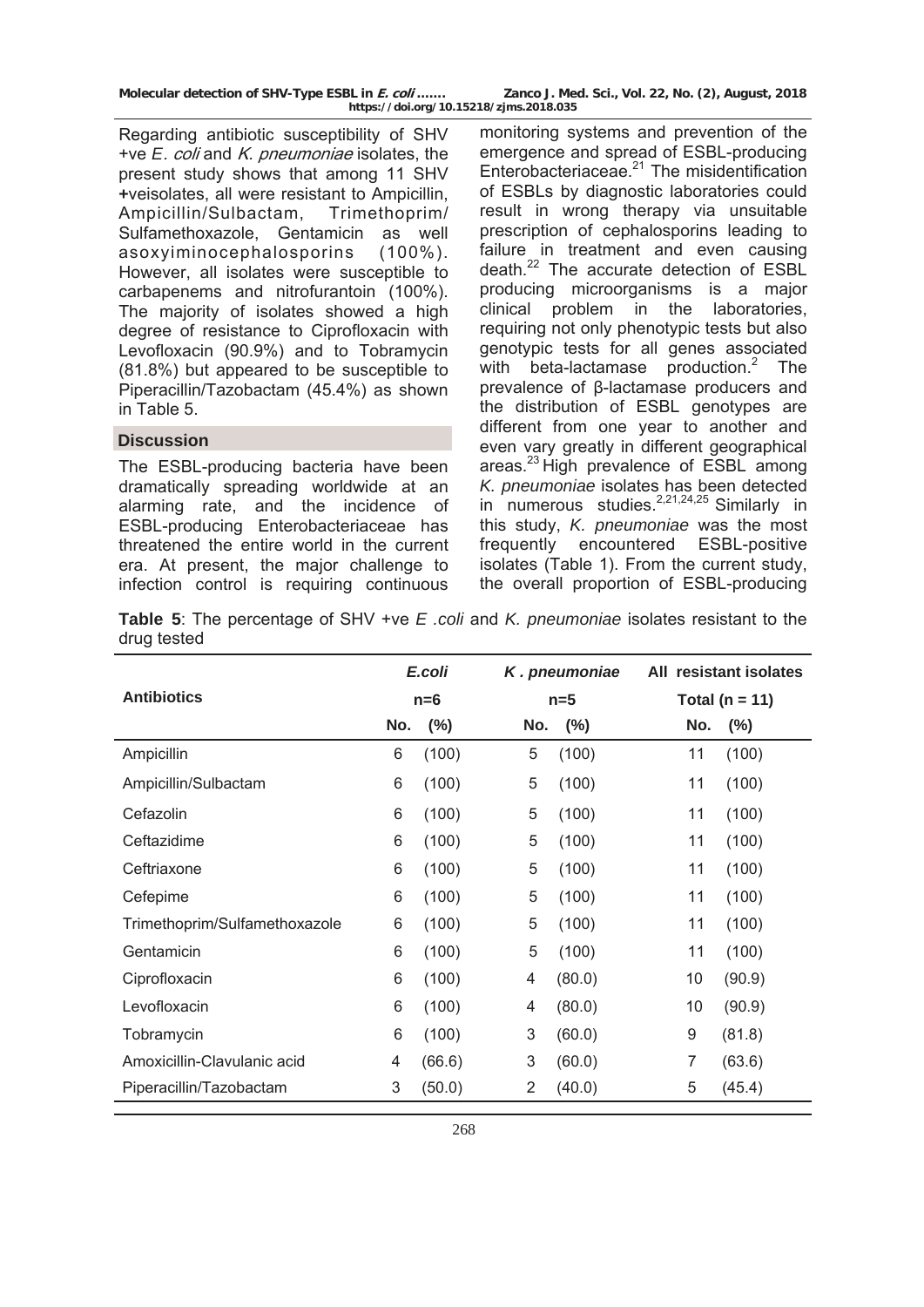*E. coli* and *K. pneumoniae* isolates was 76.6%. A similar finding was reported by other investigators in Iraq  $(73.9\%)$ <sup>5</sup> In neighboring countries, the prevalence of infection with ESBL-producing Gram-negative bacteria varied from 89.8% in Iran,  $26$  31.7% in Kuwait,  $27$  54.7% -61% in Turkey,  $28,29$  50.8% in Jordan,  $6$  30.6% in Saudia Arabia<sup>15</sup> and 41% in the United Arab Emirates.<sup>30</sup> However, our results showed a higher prevalence compared to relative studies from India (27.6% - 66.7%)<sup>5,31</sup> and Kenya (6%).<sup>2</sup> The prime factors for increasing prevalence of ESBLs were attributed to extensive use of thirdgeneration cephalosporins, besides the lack of routine screening for ESBLproducer isolates or isolation guidelines for the infected patients.<sup>20</sup> Therefore, data produced from this study concerning in terms of these isolates resistance to cephalosporin antibiotics. Faced with the global emergence of antimicrobial resistance, several studies have been undertaken to assess the susceptibility of bacterial pathogens to different antibiotics.5,12,16 These findings revealed that there is a widely spreading resistance to most of the available antibiotics, as shown in Table 2. The highest resistance overall was observed against Ampicillin, oxyimino cephalosporin, and ampicillin/ sulbactam, while all isolates showed sensitivity towards carbapenems. In fact, ESBL-producer isolates showed significant higher resistant rate to the  $3<sup>rd</sup>$  and  $4<sup>th</sup>$ generation cephalosporin (100%) than non ESBL-producer isolates, while these results were comparable with what have been found in published literature.<sup>5,16,26</sup> The antimicrobial resistance displayed various results. All ESBL-producing *E. coli* and *K.pneumoniae* were significantly resistant to ampicillin, 3rd and 4th generations cephalosporins (%100). These results are consistent with the related studies in the same field.<sup>1,3,14,23</sup> Furthermore, ESBLproducing isolates were highly resistant to ampicillin/sulbactam (65.2%), trimethoprim/ sulfamethoxazole (63%) and gentamicin

(61.9%). These findings might be due to the fact that clinicians and other health care providers may be unaware of the problem of ESBL production by gram-negative bacilli resulting in inappropriate medication.<sup>2</sup> However all isolates showed sensitivity towards carbapenems (100%), The lowest rates of resistance in ESBL-producing isolates were observed for nitrofurantoin (5.4%), and piperacillin/tazobactam(13%) data are presented in Table 2. Multi-drug resistant isolates showed to be greater among ESBL-producing isolates than non ESBLproducers. Similar findings were reported in a number of recent studies.  $2,5,6,26$ Besides being associated with high morbidity and mortality, the treatment of infections caused by ESBL-producing isolates is becoming increasingly limited. ESBL genotypes were detected in 36.6%of ESBL-producing isolates of *E.coli* and *K. pneumoniae*. SHV genes were detected in 55.5% of *K. pneumoniae* isolates compared to the 28.5% detection rate within *E. coli* isolates. It is remarkable that SHV type ESBL was frequently found in *K. pneumoniae*. The similar finding reported in other studies. $21,32-34$  Interestingly, ESBLs are mostly detected in *K. pneumoniae*, as SHV-1 was originally characterized as a plasmid-mediated β -lactamase, some reports suggest that its production may be native to *K. pneumoniae* since it appears that some clinical *K. pneumoniae* strains encode SHV-1 β-lactamase production on their chromosomes. $^{22}$ The rate of SHVin this study was a little higher than that reported in a Turkish hospital (24.2%) all of which were *K. pneumoniae* isolates.<sup>32</sup> In another study, SHV (92.9%) was detected as the most prevalent ESBL type in *K. pneumoniae* isolates.35 In Turkey, during 2004 and 2005, SHV was detected in (46.7%) *E. coli,* and *K. pneumoniae*  isolates.36 While in a study done in a Saudi Arabian tertiary hospital, 23.1% of the isolates harbored the SHV gene.<sup>16</sup> The rate of *bla*SHV in this study was higher than that reported in an Iranian hospital (5.5%)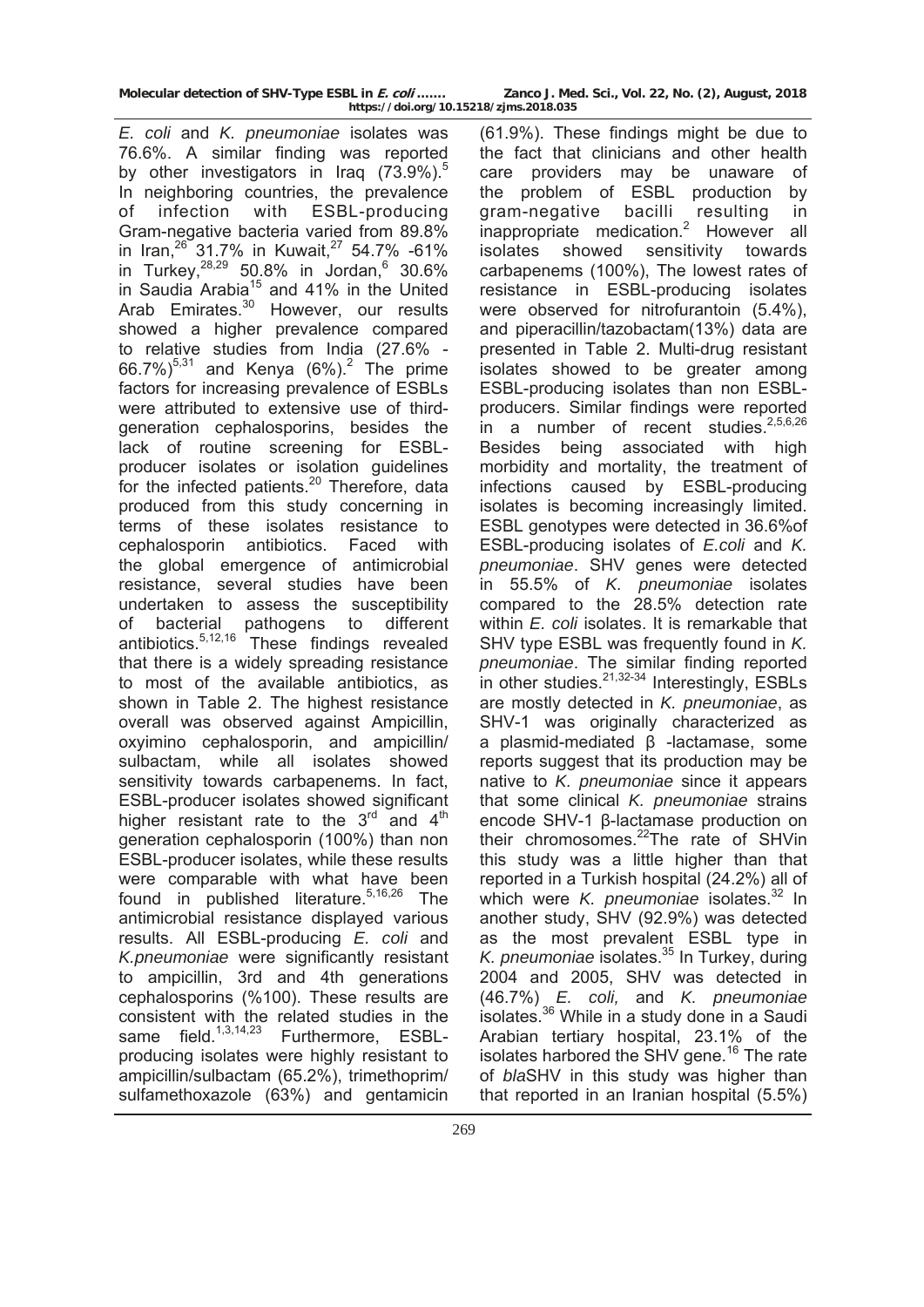which were *E. coli* isolates.<sup>26</sup> Our findings show a lower rate than that reported in Macedonia  $(49.4\%)$ .<sup>33</sup>In different studies, the percentage of SHV gene in *E. coli* and *K. pneumoniae* were determined to be  $23.1\%^{16}$ ,  $23.3\%^{37}$  and  $4.3\%^{6}$  These differences may be caused by several factors such as the type and number of the samples, the number of the isolates studied, genus and species of the isolates.32 In our study, a detailed analysis of the 30 isolates of ESBL-producing *E. coli*  and *K. pneumoniae* showed that 100% of SHV +ve isolates of *E.coli* and *K. pneumoniae* were resistance to betalactam antibiotics, oxyiminocephalosporins, Gentamycin, and Trimethoprim/ Sulfamethoxazole (Table 5). A similar pattern of resistance by Gram-negative pathogens has been reported recently by investigators. $2,5,21$  The highest rate of resistance in SHV +ve isolates was observed for Ciprofloxacin and Levofloxacin (90.9%). This may be attributed to misuse of Ciprofloxacin and restriction of aminoglycosides in our hospitals. The significantly lower proportion of SHV+ve isolates showing resistance to pepracillin/tazobactam (45.4%) compared to the amoxicillin/clavulanate resistance rate (63.6%), since SHV is more inhibited by tazobactam than clavulanate. The results agreed with a study done in Saudi Arabia. $21$  The extraordinary genetic capacities of microbes have benefited from man's overuse of antibiotics by means of horizontal gene transmission to develop multiple mechanisms of resistance as a result of many years of unremitting selection pressure upon human applications of antibiotics.<sup>38</sup>

# **Conclusion**

In conclusion, the great difference between ESBL and the spread of clinical isolates of *E. coli* and *K. pneumoniae* producing these enzymes refer that this is an important health issue in our region. Microbiology laboratories need to be alert to the correct identification and control of infections

caused by such microorganisms. The widespread emergence and proliferation of SHV-type ESBLs is particularly noteworthy and may have important implications for clinical microbiology laboratories and physicians treating patients with serious infections caused by these isolates. The most active antimicrobial agent against both ESBL-producers and non ESBLproducer isolates were carbapenem in this study. It is, therefore, strongly recommended to consider carbapenems as the drug of choice for such multi-drug resistant ESBL-producing microorganisms. SHV type of ESBL genes was highly prevalent among *E. coli* and *K. pneumoniae* collected in Erbil city. Therefore, it is necessary to monitor for the spread of these resistance genes and to ensure careful antibiotic use in a hospital setting. Further research should be carried out to study in depth the distribution and evolution of ESBL and other related genes in these pathogens. In addition to that using a larger sample size from various hospitals across the city and different parts of the region to obtain a more representative picture.

### **Competing interests**

The authors declare that they have no competing interests.

### **References**

- 1. Cheong HT, Ho WY, Choo QC, Chew CH. β-lactamase gene blaSHV detected in bacteria isolated from retail sushi in Kampar, Malaysia. Biomed Res 2014; 25(1):25–31.
- 2. Juma BW, Kariuki S, Waiyaki PG, Mutugi MM, Bulimo WD.The prevalence of TEM and SHV genes among Extended-Spectrum Beta-Lactamase-producing *Klebsiella pneumoniae* and Escherichia coli. Afr J Pharmacol Ther 2016;  $5(1):1-7.$
- 3. Harada Y, Morinaga Y, Yamada K, Migiyama Y, Nagaoka K, Uno N, et al. Clinical and Molecular Epidemiology of Extended-Spectrum β -lactamase- Producing *Klebsiella pneumoniae* and Escherichia Coli in a Japanese Tertiary Hospital. J Med Micro Diagn 2013; 2:127.
- 4. Altayar MA, Thokar MA, Mohammad MA. Extended spectrum B-lactamase-producing Escherichia coli in clinical isolates in Benghazi, Libia: Phenotypic detection and antimicrobial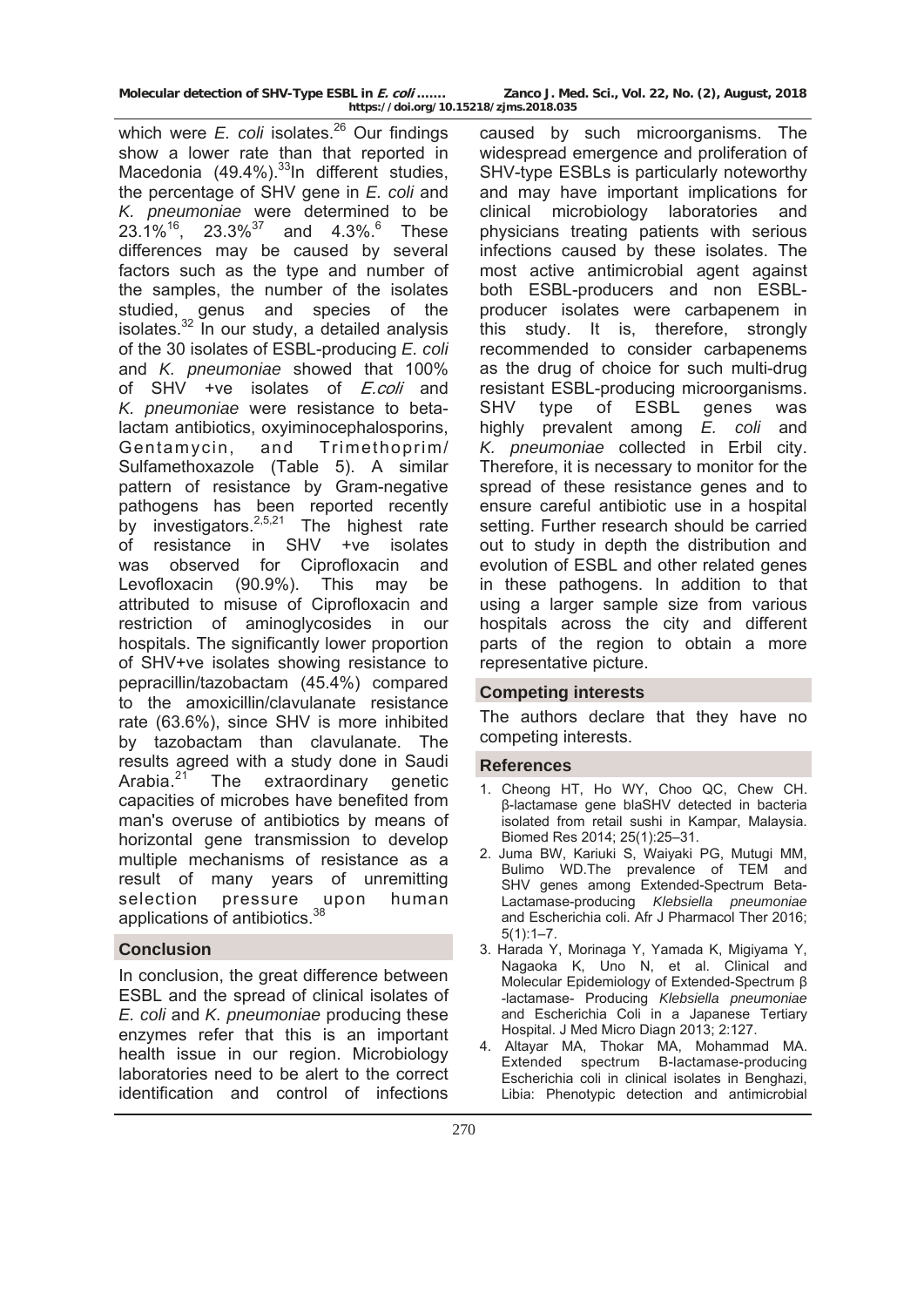susceptibility pattern. Medical Journalof Islamic World Academy of Sciences 2012; 20(2):49–6.

- 5. Dugal S, Purohit H. Antimicrobial Susceptibility Profile and Detection of Extended Spectrum Beta-Lactamase Production by Gram Negative Uropathogens. Int J Pharm PharmSci 2013; 5(4): 434–8.
- 6. Al-Mayahie SMG. Phenotypic and genotypic comparison of ESBLproduction by Vaginal Escherichia coli isolates from pregnant and nonpregnant women. Ann Clin Microbiol Antimicrob 2013; 12:7.
- 7. Chaudhary M, Payasi A. Molecular characterization and in vitro susceptibilities of β-lactamase producing Escherichia coli, *Klebsiella species, Acinetobacter baumannii, Pseudomonas aeruginosa* and *Staphylococcus aureus* to CSE1034 and other β-lactams. Asian Pac J Trop Med 2014; 7(Suppl 1):217–23.
- 8. Nakamura T, Komatsu M, Yamasaki K, Fukuda S, Miyamoto Y, Higuchi T, et al. Epidemiology of Escherichia coli, Klebsiella Species, and Proteus mirabilis strains producing extended-spectrum beta-lactamases from clinical samples in the Kinki region of Japan. Am J Cli Pathol 2012; 137(4):620–6.
- 9. Seyedjavadi SS, Goudarzi M, Sabzehali F. Relation between blaTEM, blaSHV and blaCTX-M genes and acute urinary tract infections. J Acute Dis 2016; 5(1):71–6.
- 10. Sharma M, Pathak S, Srivastava P. Prevalence and antibiogram of Extended Spectrum β-Lactamase (ESBL) producing Gram negative bacilli and further molecular characterization of ESBL producing Escherichia coli and Klebsiella spp. J Clin Diagn Res 2013 ; 7(10):2173–7.
- 11. Gulfem E. Comparison of conventional method and automatized vitek system in the detection of extended-spectrum beta-lactamase in *Escherichia coli* and *Klebsiella pneumoniae* isolates. Afr J Microbiol Res 2013; 7(32):4091– 5.
- 12. Khanfar HS, Bindayna KM, Senok AC, Botta GA. Extended spectrum beta-lactamases (ESBL) in Escherichia coli and *Klebsiella pneumoniae*: trends in the hospital and community settings. J Infect Dev Ctries 2009; 3(4):295–9.
- 13. Gholipour A, Soleimani N, Shokri D, Mobasherizadeh S, Kardi M, Baradaran A. Phenotypic and Molecular Characterization of Extended-Spectrum β-Lactamase Produced by *Escherichia coli*, and *Klebsiella pneumoniae*  isolates in an Educational Hospital. Jundishapur J Microbiol 2014; 7(10):e11758.
- 14. Navon-Venezia S, Hammer-Munz O, Schwartz D, Turner D, Kuzmenko B, Carmeli Y. Occurrence and Phenotypic Characteristics of Extended-Spectrum β-Lactamases among Members of the Family Enterobacteriaceae at the Tel-Aviv Medical Center (Israel) and Evaluation of Diagnostic Tests. J Clin Microbiol 2003;  $41(1):155-8.$
- 15. Dashti AA, West P, Paton R, Amyes SGB. Characterization of extended-spectrum b-lactamase (ESBL)-producing Kuwait and UK strains identified by the Vitek system, and subsequent comparison of the Vitek system with other commercial ESBL-testing systems using these strains. J Med Microbiol 2006; 55:417–21.
- 16. Hassan H, Abdalhamid B. Molecular characterization of extended-spectrum betalactamase producing Enterobacteriaceae in a Saudi Arabian tertiary hospital. J Infect Dev Ctries 2014; 8(3):282–8.
- 17. Batarseh A, Soneah S, Mardeni R, Elmadni K, Noor M, Abu Ashour N. Antibiotic resistance patterns of multidrug resistance and Extend spectrum beta lactamase producing *Escherichia coli* urinary isolates at Queen Rani AL-Abdullah hospital for children. Jorden ZUMJ 2013; 19 (5):286–93.
- 18. Robin F, Delmas J, Schweitzer C, Bonnet R. Evaluation of the Vitek-2 extended-spectrum b-lactamase test against non-duplicate strains of Enterobacteriaceae producing a broad diversity of well-characterized b-lactamases. ClinMicrobiol Infect 2008; 14(2):148–54.
- 19. Paterson DL, Hujer KM, Hujer AM, Yeiser B, Bonomo MD, Rice LB, et al. Extended-Spectrum beta-Lactamases in *Klebsiella pneumoniae*. Bloodstream Isolates from Seven Countries: Dominance and Widespread Prevalence of SHV- and CTX-M-Type beta-Lactamases. Antimicrob Agents Chemother 2003; 47(11):3554 –60.
- 20. Brin ̃as L, Zarazaga M, S ́aenz Y, Ruiz-Larrea F, Torres C. B-Lactamases in Ampicillin-Resistant *Escherichia coli* Isolates from Foods, Humans, and Healthy Animals. Antimicrob Agents Chemother 2002; 46(10):3156–63.
- 21. Hassan M, Alkharsah KR, Alzahrani AJ, Obeid OE , Khamis AH, Diab A. Detection of extended spectrum beta-lactamases-producing isolates and effect of AmpC overlapping. J Infect Dev Ctries 2013; 7(8):618–29.
- 22. Paterson DL, Ko WC, Von GA, Casellas JM, Mulazimoglu L, Klugman KP. Outcome of cephalosporin treatment for serious infections due to apparently susceptible organisms producing extended-spectrum β -lactamases: Implications for the clinical microbiology laboratory. J Clin Microbiol 2001; 39(6):2206–12.
- 23. Al-Jasser AM. Extended-spectrum betalactamases (ESBLs): a global problem. Kuwait Med J 2006; 38(3):171–5.
- 24. Paterson DL, Bonomo RA. Extended-spectrum beta-lactamases: A clinical update. Clin Microbiol Rev 2005; 18:657–86.
- 25. Tofteland S, Haldorsen B, Dahl KH, Simonsen GS, Steinbakk M,Walsh TR, et al. Effects of phenotype and genotype on methods for detection of extended-spectrum-β-lactamaseproducing clinical isolates of *Escherichia coli*